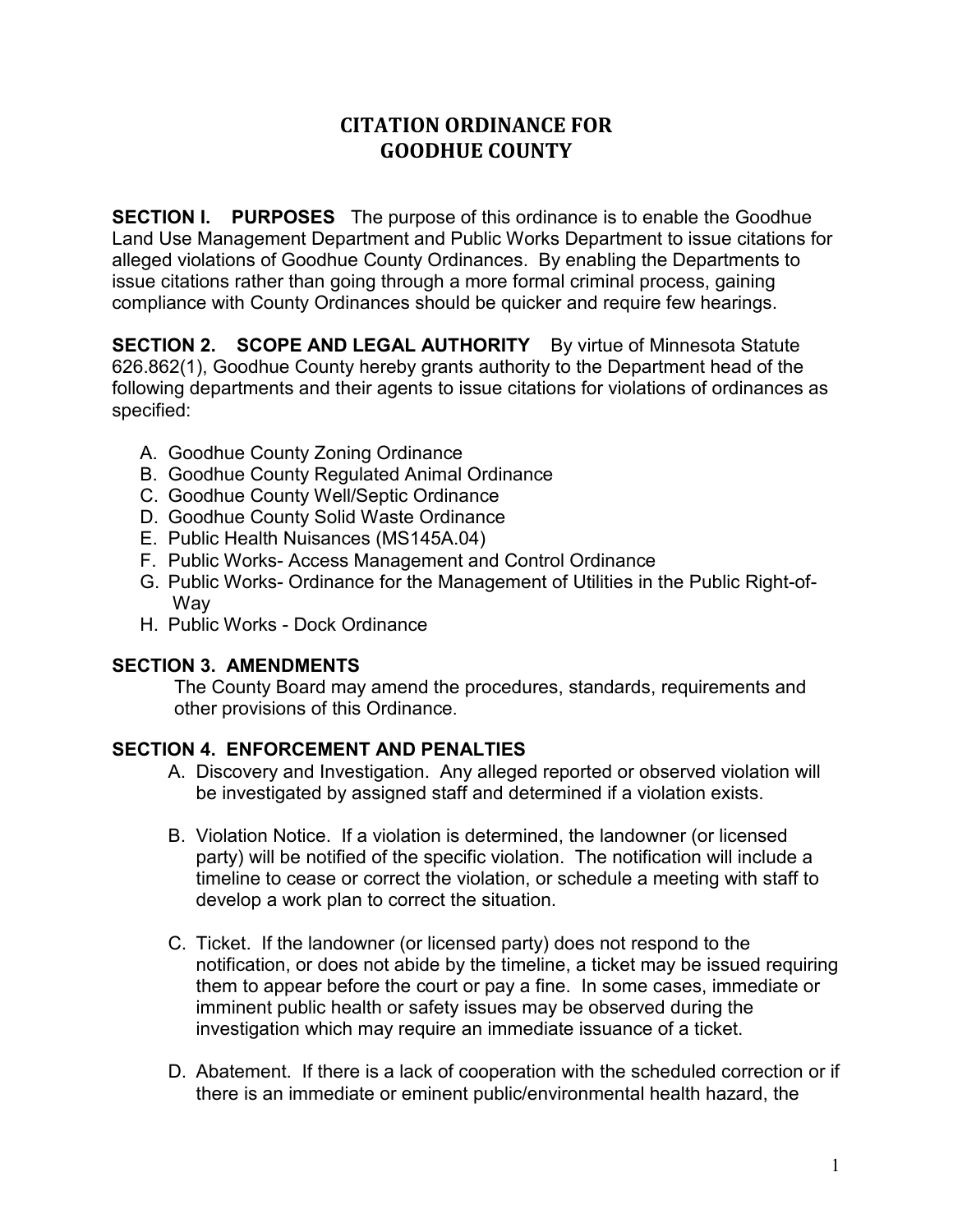County Ordinance Enforcement Committee may recommend to the County Public Health Board to contract the abatement of the violation to outside vendors.

E. Restitution: Minnesota Statutes 145A allow the Public Health Board to assess the cost of enforcement of abating the nuisance against real property on which the public health nuisance was located. The landowner will be notified of the cost of the abatement and will be given an opportunity to voluntarily develop a repayment plan with the County. If voluntary repayment plan is not reached or adhered to, the Public Health Board will determine an amount and payment schedule to be assessed against the real property on which the enforcement action was taken

## **SECTION 5. SEVERABILITY**

If any section, clause, provision, or portion of this Ordinance is adjudged unconstitutional or invalid by a court of competent jurisdiction, the remainder of this Ordinance shall not be affected thereby.